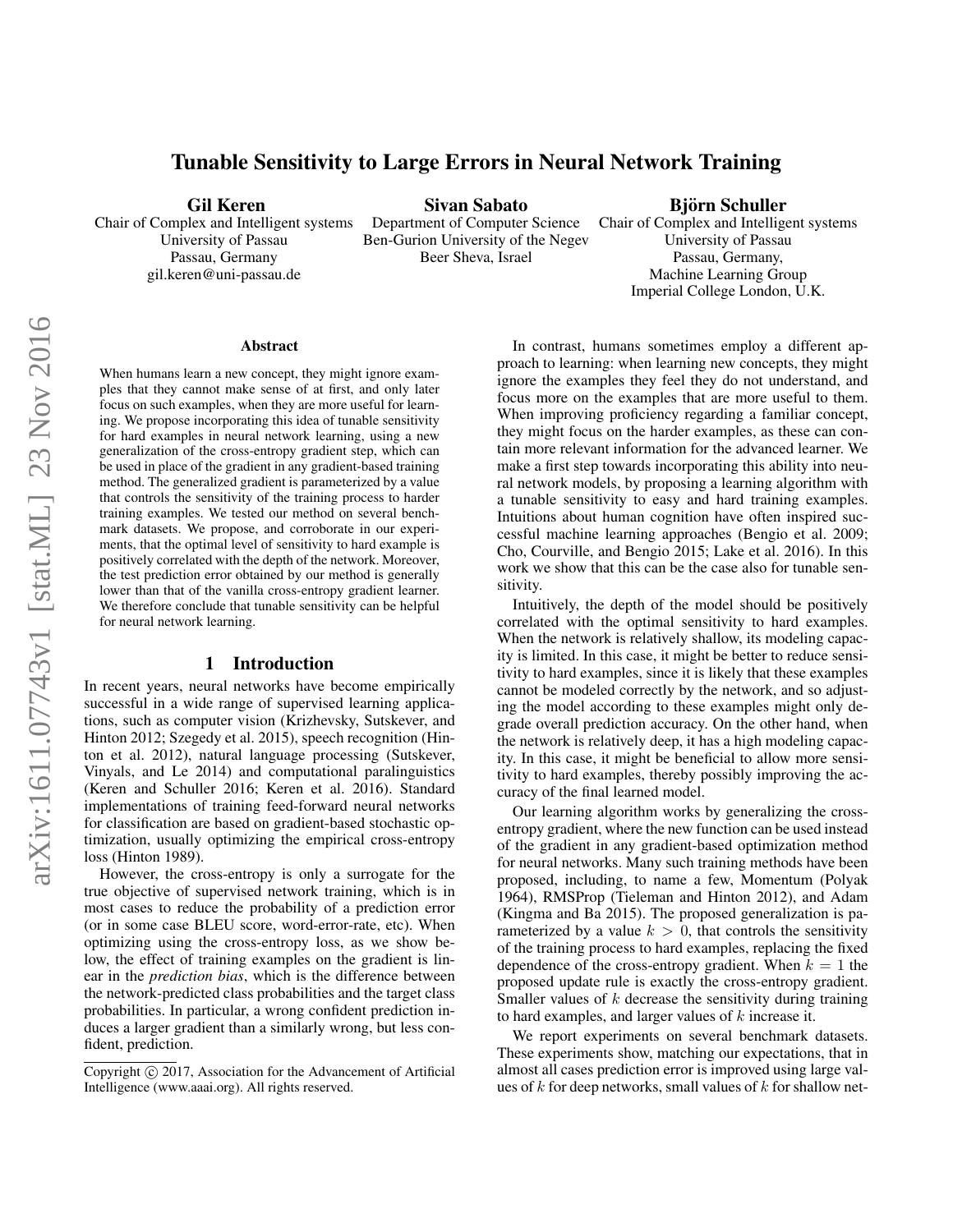works, and values close to the default  $k = 1$  for networks of medium depth. They further show that using a tunable sensitivity parameter generally improves the results of learning.

The paper is structured as follows: In Section 1.1 related work is discussed. Section 2 presents our setting and notation. A framework for generalizing the loss gradient is developed in Section 3. Section 4 presents desired properties of the generalization, and our specific choice is given in Section 5. Experiment results are presented in Section 6, and we conclude in Section 7. Some of the analysis, and additional experimental results, are deferred to the supplementary material due to lack of space.

#### 1.1 Related Work

The challenge of choosing the best optimization objective for neural network training is not a new one. In the past, the quadratic loss was typically used with gradient-based learning in neural networks (Rumelhart, Hinton, and Williams 1988), but a line of studies demonstrated both theoretically and empirically that the cross-entropy loss has preferable properties over the quadratic-loss, such as better learning speed (Levin and Fleisher 1988), better performance (Golik, Doetsch, and Ney 2013) and a more suitable shape of the error surface (Glorot and Bengio 2010). Other cost functions have also been considered. For instance, a novel cost function was proposed in (Silva et al. 2006), but it is not clearly advantageous to cross-entropy. The authors of (Bahdanau et al. 2015) address this question in a different setting of sequence prediction.

Our method allows controlling the sensitivity of the training process to examples with a large prediction bias. When this sensitivity is low, the method can be seen as a form of implicit outlier detection or noise reduction. Several previous works attempt to explicitly remove outliers or noise in neural network training. In one work (Smith and Martinez 2011), data is preprocessed to detect label noise induced from overlapping classes, and in another work (Jeatrakul, Wong, and Fung 2010) the authors use an auxiliary neural network to detect noisy examples. In contrast, our approach requires a minimal modification on gradient-based training algorithms for neural networks and allows emphasizing examples with a large prediction bias, instead of treating these as noise.

The interplay between "easy" and "hard" examples during neural network training has been addressed in the framework of Curriculum Learning (Bengio et al. 2009). In this framework it is suggested that training could be more successful if the network is first presented with easy examples, and harder examples are gradually added to the training process. In another work (Kumar, Packer, and Koller 2010), the authors define easy and hard examples based on the fit to the current model parameters. They propose a curriculum learning algorithm in which a tunable parameter controls the proportions of easy and hard examples presented to a learner at each phase. Our method is simpler than curriculum learning approaches, in that the examples can be presented at random order to the network. In addition, our method allows also a heightened sensitivity to harder examples. In a more recent work (Zaremba and Sutskever 2014), the authors indeed find

that a curriculum in which harder examples are presented in early phases outperforms a curriculum that at first uses only easy examples.

### 2 Setting and Notation

For any integer n, denote  $[n] = \{1, \ldots, n\}$ . For a vector v, its *i*'th coordinate is denoted  $v(i)$ .

We consider a standard feed-forward multilayer neural network (Svozil, Kvasnicka, and Pospichal 1997), where the output layer is a softmax layer (Bridle 1990), with  $n$ units, each representing a class. Let  $\Theta$  denote the neural network parameters, and let  $z_i(x; \Theta)$  denote the value of output unit j when the network has parameters  $\Theta$ , before the applying the softmax function. Applying the softmax function, the probability assigned by the network to class  $j$  is  $p_j (x; \Theta) := e^{z_j} / \sum_{i=1}^n$  $i=1$  $e^{z_i}$ . The label predicted by the network for example x is  $\hat{y}(x;\Theta) = \operatorname{argmax}_{j \in [n]} p_j(x;\Theta)$ . We consider the task of supervised learning of Θ, using a labeled training sample  $S = \{(x_i, y_i)\}_{i=1}^m$ , where  $y_i \in [n]$ , by optimizing the loss function:  $L(\Theta) := \sum_{i=1}^{m} \ell((x_i, y_i); \Theta)$ . A popular choice for  $\ell$  is the cross-entropy cost function, defined by  $\ell((x, y); \Theta) := -\log p_y(x; \Theta).$ 

### 3 Generalizing the gradient

Our proposed method allows controlling the sensitivity of the training procedure to examples on which the network has large errors in prediction, by means of generalizing the gradient. A naïve alternative towards the same goal would be using an exponential version of the cross-entropy loss:  $\ell = -|\log(p_y)^k|$ , where  $p_y$  is the probability assigned to the correct class and  $k$  is a hyperparameter controlling the sensitivity level. However, the derivative of this function with respect to  $p_y$  is an undesired term since it is not monotone in k for a fixed  $p_y$ , resulting in lack of relevant meaning for small or large values of  $k$ . The gradient resulting from the above form is of a desired form only for  $k = 1$ , due to cancellation of terms from the derivatives of l and the softmax function. Another naïve option would be to consider  $l = -\log(p_y^k)$ , but this is only a scaled version of the cross-entropy loss and amounts to a change in the learning rate.

In general, controlling the loss function alone is not sufficient for controlling the relative importance to the training procedure of examples on which the network has large and small errors in prediction. Indeed, when computing the gradients, the derivative of the loss function is being multiplied by the derivative of the softmax function, and the latter is a term that also contains the probabilities assigned by the model to the different classes. Alternatively, controlling the parameters updates themselves, as we describe below, is a more direct way of achieving the desired effect.

Let  $(x, y)$  be a single labeled example in the training set, and consider the partial derivative of  $\ell(\Theta; (x, y))$  with respect to some parameter  $\theta$  in  $\Theta$ . We have

$$
\frac{\partial \ell((x,y);\Theta)}{\partial \theta} = \sum_{j=1}^{n} \frac{\partial \ell}{\partial z_j} \frac{\partial z_j}{\partial \theta},
$$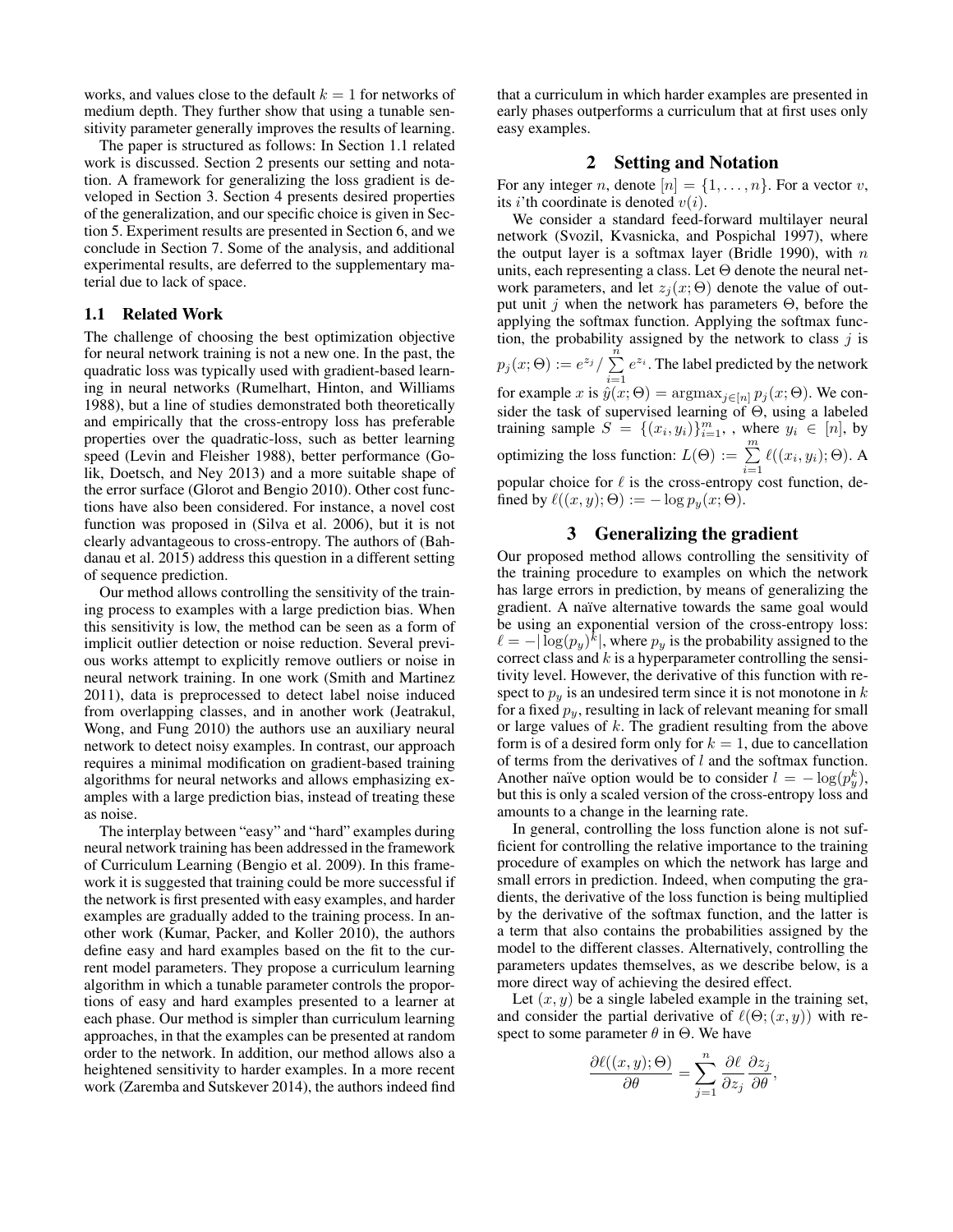where  $z_i$  is the input to the softmax layer when the input example is  $x$ , and the network parameters are  $\Theta$ .

If  $\ell$  is the cross-entropy loss, we have  $\frac{\partial \ell}{\partial z_j} = \frac{\partial \ell}{\partial p_y}$  $\partial p_y$  $\frac{\partial p_y}{\partial z_j}$  and

$$
\begin{aligned}\n\frac{\partial \ell}{\partial p_y} &= -\frac{1}{p_y}, \\
\frac{\partial p_y}{\partial z_j} &= \begin{cases}\np_y(1 - p_y) & j = y, \\
-p_y p_j & j \neq y.\n\end{cases}\n\end{aligned}
$$

Hence

$$
\frac{\partial \ell}{\partial z_j} = \begin{cases} p_j - 1 & y = j \\ p_j & \text{otherwise.} \end{cases}
$$

For given x, y, Θ, define the *prediction bias* of the network for example x on class j, denoted by  $\epsilon_i$ , as the (signed) difference between the probability assigned by the network to class  $j$  and the probability that should have been assigned, based on the true label of this example. We get  $\epsilon_j = p_j - 1$ for  $j = y$ , and  $\epsilon_j = p_j$  otherwise. Thus, for the crossentropy loss,

$$
\frac{\partial \ell}{\partial \theta} = \sum_{j=1}^{n} \frac{\partial z_j}{\partial \theta} \epsilon_j.
$$
 (1)

In other words, when using the cross entropy loss, the effect of any single training example on the gradient is linear in the prediction bias of the current network on this example.

As discussed in Section 1, it is likely that in many cases, the results of training could be improved if the effect of a single example on the gradient is not linear in the prediction bias. Therefore, we propose a generalization of the gradient that allows non-linear dependence in  $\epsilon$ .

For given  $x, y, \Theta$  and for  $j \in \{1, \ldots, n\}$ , define  $f :$  $[-1, 1]^n \to \mathbb{R}^n$ , let  $\epsilon = (\epsilon_1, \ldots, \epsilon_n)$ , and consider the following generalization of  $\frac{\partial \ell}{\partial \theta}$ :

$$
g(\theta) := \sum_{j=1}^{n} \frac{\partial z_j}{\partial \theta} f_j(\epsilon).
$$
 (2)

Here  $f_j$  is the j'th component of f. When f is the identity, we have  $f_j(\epsilon) \equiv \frac{\partial \ell}{\partial z_j}$ , and  $g(\theta) = \frac{\partial \ell}{\partial \theta}$ . However, we are now at liberty to study other assignments for  $f$ .

We call the vector of values of  $q(\theta)$  for  $\theta$  in  $\Theta$  a *pseudogradient*, and propose to use g in place of the gradient within any gradient-based algorithm. In this way, optimization of the cross-entropy loss is replaced by a different algorithm of a similar form. However, as we show in Section 5.2, g is not necessarily the gradient of any loss function.

## 4 Properties of  $f$

Consider what types of functions are reasonable to use for f instead of the identity. First, we expect  $f$  to be monotonic non-decreasing, so that a larger prediction bias never results in a smaller update. This is a reasonable requirement if we cannot identify outliers, that is, training examples that have a wrong label. We further expect f to be positive when  $j \neq y$ and negative otherwise.

In addition to these natural properties, we introduce an additional property that we wish to enforce. To motivate this property, we consider the following simple example. Assume a network with one hidden layer and a softmax layer (see Figure 1), where the inputs to the softmax layer are  $z_j = \langle w_j , h \rangle + b_j$  and the outputs of the hidden layer are  $h(i) = \langle w'_i, x \rangle + b'_i$ , where x is the input vector, and  $b'_i, w'_i$  are the scalar bias and weight vector between the input layer and the hidden layer. Suppose that at some point during training, hidden unit  $i$  is connected to all units  $j$  in the softmax layer with the same positive weight  $a$ . In other words, for all  $j \in [n]$ ,  $w_j(i) = a$ . Now, suppose that the training process encounters a training example  $(x, y)$ , and let  $l$  be some input coordinate.



Figure 1: Illustrating the state of the network discussed in above.

What is the change to the weight  $w_i'(l)$  that this training example should cause? Clearly it need not change if  $x(l)$  = 0, so we consider the case  $x(l) \neq 0$ . Only the value  $h(i)$  is directly affected by changing  $w_i'(l)$ . From the definition of  $p_j(x; \Theta)$ , the predicted probabilities are fully determined by the ratios  $e^{z_j}/e^{z_{j'}}$ , or equivalently, by the differences  $z_j$  –  $z_{j'}$ , for all  $j, j' \in [n]$ . Now,  $z_j - z_{j'} = \langle w_j, h \rangle + b_j$ .  $\langle w_{j'}, h \rangle + b_{j'}$ . Therefore,  $\frac{\partial (z_j - z_{j'})}{\partial h(i)} = w_j(i) - w_{j'}(i)$  $a - a = 0$ , and therefore

$$
\frac{\partial(z_j - z_{j'})}{\partial w'_i(l)} = \frac{\partial(z_j - z_{j'})}{\partial h(i)} \frac{\partial h(i)}{\partial w'_i(l)} = 0.
$$

We conclude that in the case of equal weights from unit  $i$  to all output units, there is no reason to change the weight  $w_i'(l)$ for any l. Moreover, preliminary experiments show that in these cases it is desirable to keep the weight stationary, as otherwise it can cause numerical instability due to explosion or decay of weights.

Therefore, we would like to guarantee this behavior also for our pseudo-gradients. Therefore, we require  $g(w_i'(l)) =$ 0 in this case. It follows that

$$
0 = g(w_i'(l)) = \sum_{j=1}^n \frac{\partial z_j}{\partial w_i'(l)} f(\epsilon_j)
$$
  
= 
$$
\sum_{j=1}^n \frac{\partial z_j}{\partial h(i)} \frac{\partial h(i)}{\partial w_i'(l)} f(\epsilon_j) = \sum_{j=1}^n a \cdot x(l) \cdot f(\epsilon_j).
$$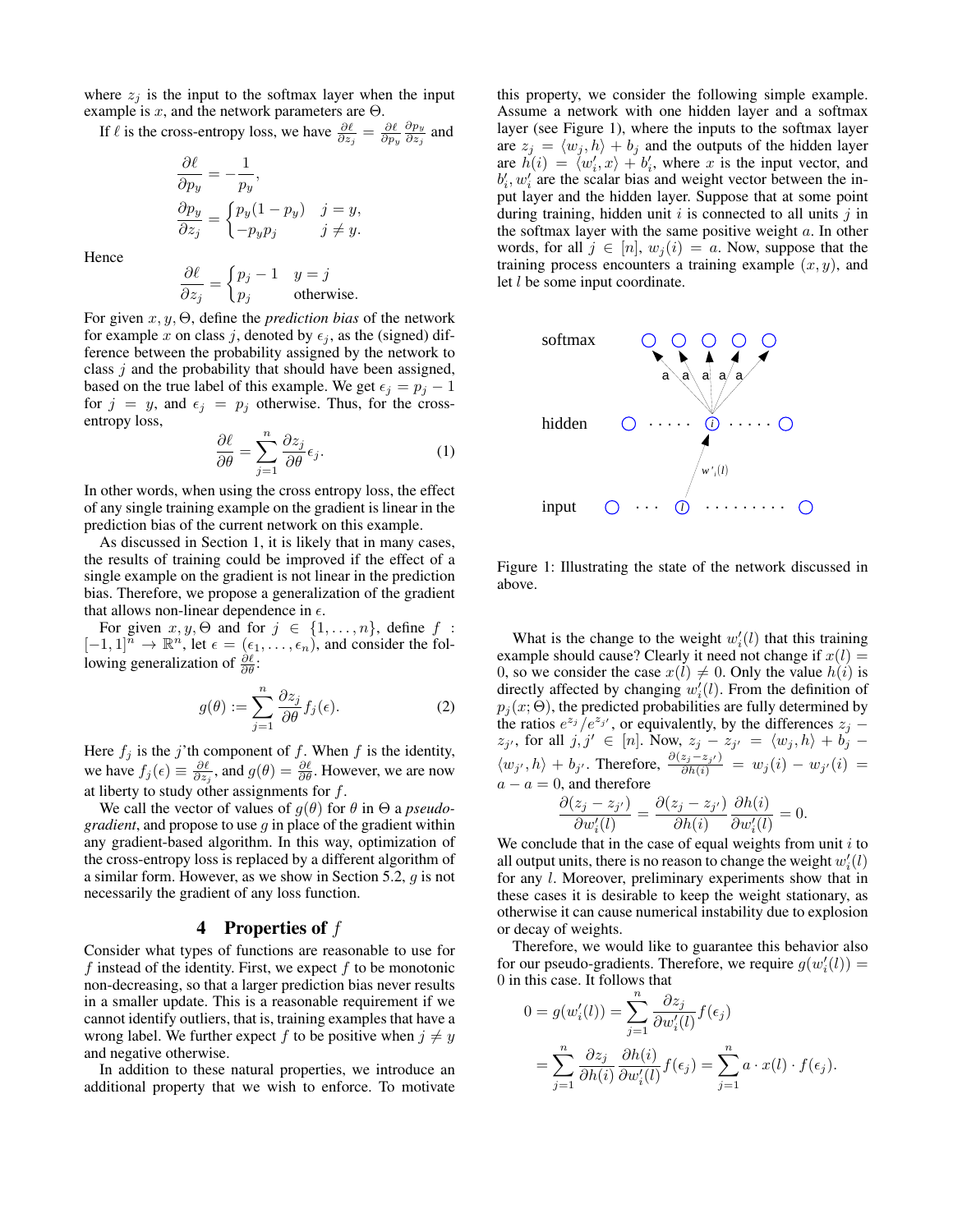Dividing by  $a \cdot x(l)$ , we get the following desired property for the function f, for any vector  $\epsilon$  of prediction biases:

$$
f_y(\epsilon) = -\sum_{j \neq y} f_j(\epsilon). \tag{3}
$$

Note that this indeed holds for the cross-entropy loss, since  $\sum_{j \in [n]} \epsilon_j = 0$ , and in the case of cross-entropy, f is the identity.

## 5 Our choice of  $f$

In the case of the cross-entropy,  $f$  is the identity, leading to a linear dependence on  $\epsilon$ . A natural generalization is to consider higher order polynomials. Combining this approach with the requirement in Eq. (3), we get the following assignment for f, where  $k > 0$  is a parameter.

$$
f_j(\epsilon) = \begin{cases} -|\epsilon_y|^k & j = y, \\ \frac{|\epsilon_y|^k}{\sum_{i \neq y} \epsilon_i^k} \cdot \epsilon_j^k & \text{otherwise.} \end{cases}
$$
 (4)

The expression  $\frac{|\epsilon_y|^k}{\sum c^k}$  $\sum_{i \neq y}^{\lfloor \frac{e_y}{c} \rfloor} i$  is a normalization term which makes

sure Eq. (3) is satisfied. Setting  $k = 1$ , we get that  $g(\theta)$  is the gradient of the cross-entropy loss. Other values of  $k$  result in different pseudo-gradients.

To illustrate the relationship between the value of  $k$  and the effect of prediction biases of different sizes on the pseudo-gradient, we plot  $f_y(\epsilon)$  as a function of  $\epsilon_y$  for several values of  $k$  (see Figure 2). Note that absolute values of the pseudo-gradient are of little importance, since in gradient-based algorithms, the gradient (or in our case, the pseudo-gradient) is usually multiplied by a scalar learning rate which can be tuned.

As the figure shows, when  $k$  is large, the pseudo-gradient is more strongly affected by large prediction biases, compared to small ones. This follows since  $\frac{|\epsilon|^k}{|\epsilon'|^k}$  $\frac{|\epsilon|}{|\epsilon'|^k}$  is monotonic increasing in k for  $\epsilon > \epsilon'$ . On the other hand, when using a small positive k we get that  $\frac{|e|^k}{|e^t|^k}$  $\frac{|\epsilon|}{|\epsilon'|^k}$  tends to 1, therefore, the pseudo-gradient in this case would be much less sensitive to examples with large prediction biases. Thus, the choice of  $f$ , parameterized by  $k$ , allows tuning the sensitivity of the training process to large errors. We note that there could be other reasonable choices for  $f$  which have similar desirable properties. We leave the investigation of such other choices to future work.

### 5.1 A Toy Example

To further motivate our choice of  $f$ , we describe a very simple example of a distribution and a neural network. Consider a neural network with no hidden layers, and only one input unit connected to two softmax units. Denoting the input by x, the input to softmax unit i is  $z_i = w_i x + b_i$ , where  $w_i$  and  $b_i$  are the network weights and biases respectively.

It is not hard to see that the set of possible prediction functions  $x \mapsto \hat{y}(x; \Theta)$  that can be represented by this network is exactly the set of threshold functions of the form  $\hat{y}(x;\Theta) = \text{sign}(x-t)$  or  $\hat{y}(x;\Theta) = -\text{sign}(x-t)$ .



Figure 2: Size of  $f_y(\epsilon)$  for different choices of k. Lines are in the same order as in the legend.

For convenience assume the labels mapped to the two softmax units are named  $\{-1, +1\}$ . Let  $\alpha \in (\frac{1}{2}, 1)$ , and suppose that labeled examples are drawn independently at random from the following distribution  $D$  over  $\mathbb{R} \times \{-1, +1\}$ : Examples are uniform in  $[-1, 1]$ ; Labels of examples in  $[0, \alpha]$  are deterministically 1, and they are  $-1$  for all other examples. For this distribution, the prediction function with the smallest prediction error that can be represented by the network is  $x \mapsto sign(x)$ .

However, optimizing the cross-entropy loss on the distribution, or in the limit of a large training sample, would result in a different threshold, leading to a larger prediction error (for a detailed analysis see Appendix A in the supplementary material). Intuitively, this can be traced to the fact that the examples in  $(\alpha, 1]$  cannot be classified correctly by this network when the threshold is close to 0, but they still affect the optimal threshold for the cross-entropy loss.

Thus, for this simple case, there is motivation to move away from optimizing the cross-entropy, to a different update rule that is less sensitive to large errors. This reduced sensitivity is achieved by our update rule with  $k < 1$ . On the other hand, larger values of  $k$  would result in higher sensitivity to large errors, thereby degrading the classification accuracy even more.

We thus expect that when training the network using our new update rule, the prediction error of the resulting network should be monotonically increasing with  $k$ , hence values of  $k$  which are smaller than 1 would give a smaller error. We tested this hypothesis by training this simple network on a synthetic dataset generated according to the distribution D described above, with  $\alpha = 0.95$ .

We generated 30,000 examples for each of the training, validation and test datasets. The biases were initialized to 0 and the weights were initialized from a uniform distribution on  $(-0.1, 0.1)$ . We used batch gradient descent with a learning rate of 0.01 for optimization of the four parameters, where the gradient is replaced with the pseudo-gradient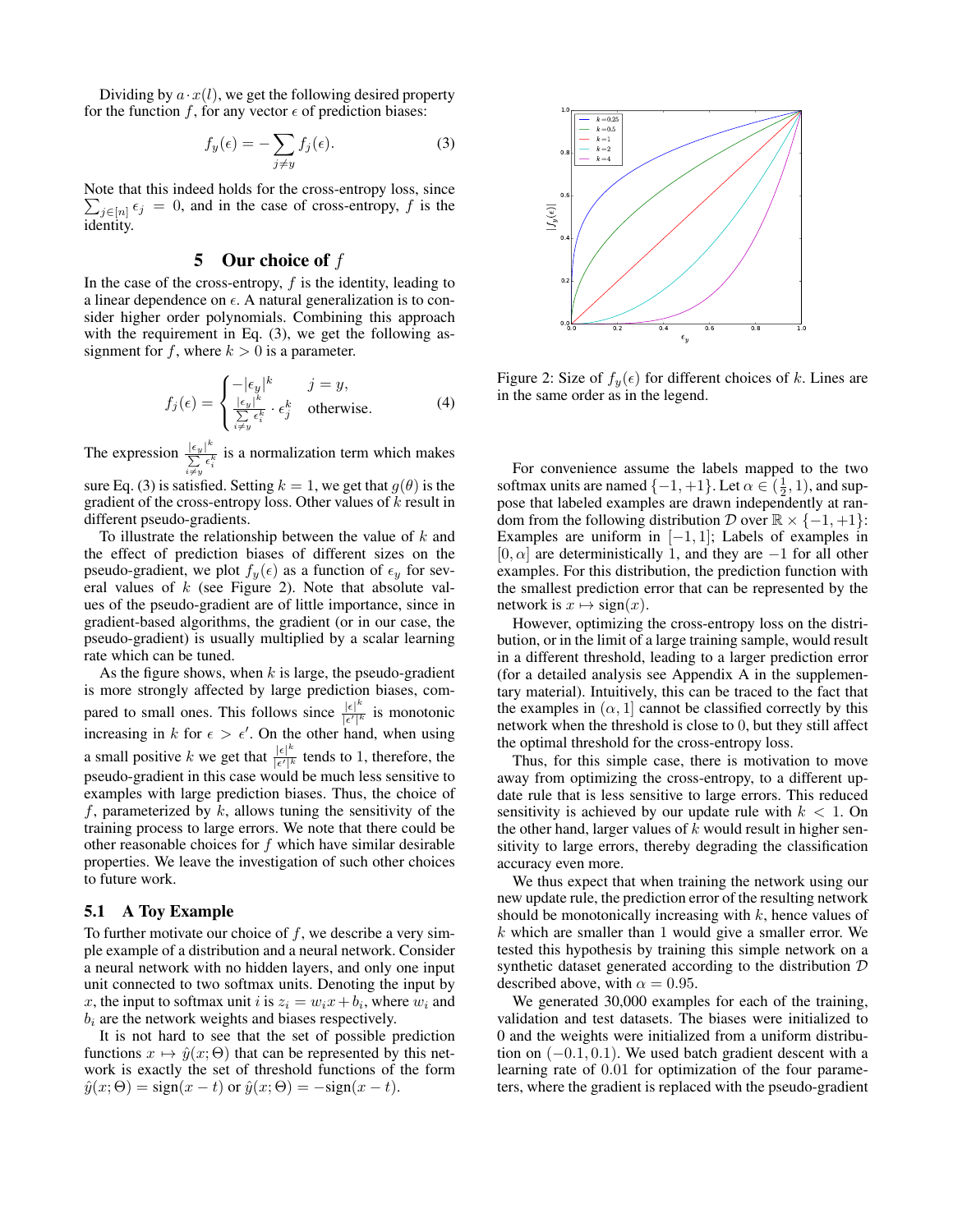|                |                   |                 |              | <b>TEST ERROR</b> |              |       | <b>TEST CROSS-ENTROPY LOSS</b> |
|----------------|-------------------|-----------------|--------------|-------------------|--------------|-------|--------------------------------|
| <b>DATASET</b> | <b>LAYER SIZE</b> | <b>MOMENTUM</b> | SELECTED $k$ | $k=1$             | SELECTED $k$ | $k=1$ | SELECTED $k$                   |
| <b>MNIST</b>   | 400               | 0.5             | 0.5          | 1.76%             | $1.74\%$     | 0.078 | 0.167                          |
| <b>MNIST</b>   | 800               | 0.5             | 0.5          | $1.67\%$          | $1.65\%$     | 0.072 | 0.150                          |
| <b>MNIST</b>   | 1100              | 0.5             | 0.5          | 1.67%             | $1.65\%$     | 0.071 | 0.145                          |
| <b>SVHN</b>    | 400               | 0.5             | 0.25         | $16.88\%$         | $16.16\%$    | 0.661 | 1.576                          |
| <b>SVHN</b>    | 800               | 0.5             | 0.125        | 16.09%            | 15.64%       | 0.648 | 3.108                          |
| <b>SVHN</b>    | 1100              | 0.5             | 0.25         | 16.04%            | $15.53\%$    | 0.626 | 1.525                          |
| $CIFAR-10$     | 400               | 0.5             | 0.25         | 48.32%            | 47.06%       | 1.430 | 3.034                          |
| $CIFAR-10$     | 800               | 0.5             | 0.125        | $46.91\%$         | $46.01\%$    | 1.388 | 5.645                          |
| $CIFAR-10$     | 1100              | $0.5^{\circ}$   | 0.25         | 46.43%            | 45.84%       | 1.410 | 2.820                          |
| $CIFAR-100$    | 400               | 0.5             | 0.25         | 75.18%            | 74.41%       | 3.302 | 6.931                          |
| $CIFAR-100$    | 800               | 0.5             | 0.25         | 74.04%            | 73.78%       | 3.260 | 7.449                          |
| $CIFAR-100$    | 1100              | 0.5             | 0.125        | 73.69%            | 73.11%       | 3.239 | 13.557                         |

Table 1: Experiment results for single-layer networks

Table 2: Toy example experiment results

| k.             | Test error | Threshold | <b>CE</b> Loss |
|----------------|------------|-----------|----------------|
| 4              | 8.36%      | 0.116     | 0.489          |
| $\overline{c}$ | 6.73%      | 0.085     | 0.361          |
| 1              | 4.90%      | 0.049     | 0.288          |
| 0.5            | 4.27%      | 0.037     | 0.299          |
| 0.25           | 4.04%      | 0.030     | 0.405          |
| 0.125          | 3.94%      | 0.028     | 0.625          |
| 0.0625         | 3.61%      | 0.022     | 1.190          |

from Eq. (2), using the function  $f$  defined in Eq. (4).  $f$  is parameterized by  $k$ , and we performed this experiment using values of k between 0.0625 and 4. After each epoch, we computed the prediction error on the validation set, and training was stopped after 3000 epochs in which this error was not changed by more than 0.001%. The values of the parameters at the end of training were used to compute the misclassification rate on the test set.

Table 2 reports the results for these experiments, averaged over 10 runs for each value of  $k$ . The results confirm our hypothesis regarding the behavior of the network for the different values of k, and further motivate the possible benefits of using  $k \neq 1$ . Note that while the prediction error is monotonic in  $k$  in this experiment, the cross-entropy is not, again demonstrating the fact that optimizing the cross-entropy is not optimal in this case.

### 5.2 Non-existence of a Cost Function for  $f$

It is natural to ask whether, with our choice of  $f$  in Eq. (4),  $g(\theta)$  is the gradient of another cost function, instead of the cross-entropy. The following lemma demonstrates that this is not the case.

**Lemma 1.** Assume f as in Eq. (4) with  $k \neq 1$ , and  $g(\Theta)$  the *resulting pseudo-gradient. There exists a neural network for which the* g(Θ) *is not a gradient of any cost function.*

The proof of is lemma is left for the supplemental material. Note that the above lemma does not exclude the possibility that a gradient-based algorithm that uses  $q$  instead of the gradient still somehow optimizes some cost function.

### 6 Experiments

For our experiments, we used four classification benchmark datasets from the field of computer vision: The MNIST dataset (LeCun et al. 1998), the Street View House Numbers dataset (SVHN) (Netzer et al. 2011) and the CIFAR-10 and CIFAR-100 datasets (Krizhevsky and Hinton 2009). A more detailed description of the datasets can be found in Appendix C.1 in the supplementary material.

The neural networks we experimented with are feedforward neural networks that contain one, three or five hidden layers of various layer sizes. For optimization, we used stochastic gradient descent with momentum (Sutskever et al. 2013) with several values of momentum and a minibatch size of 128 examples. For each value of  $k$ , we replaced the gradient in the algorithm with the pseudo-gradient from Eq. (2), using the function  $f$  defined in Eq. (4). For the multilayer experiments we also used Gradient-Clipping (Pascanu, Mikolov, and Bengio 2013) with a threshold of 100. In the hidden layers, biases were initialized to 0 and for the weights we used the initialization scheme from (Glorot and Bengio 2010). Both biases and weights in the softmax layer were initialized to 0.

In each experiment, we used cross-validation to select the best value of  $k$ . The learning rate was optimized using crossvalidation for each value of  $k$  separately, as the size of the pseudo-gradient can be significantly different between different values of  $k$ , as evident from Eq. (4). We compared the test error between the models using the selected  $k$  and  $k = 1$ , each with its best performing learning rate. Additional details about the experiment process can be found in Appendix C.2 in the supplementary material.

We report the test error of each of the trained models for MNIST, SVHN, CIFAR-10 and CIFAR-100 in Tables 1, 3 and 4 for networks with one, three and five layers respectively. Additional experiments are reported in Appendix C.1 in the supplementary material. We further report the crossentropy values using the selected k and the default  $k = 1$ .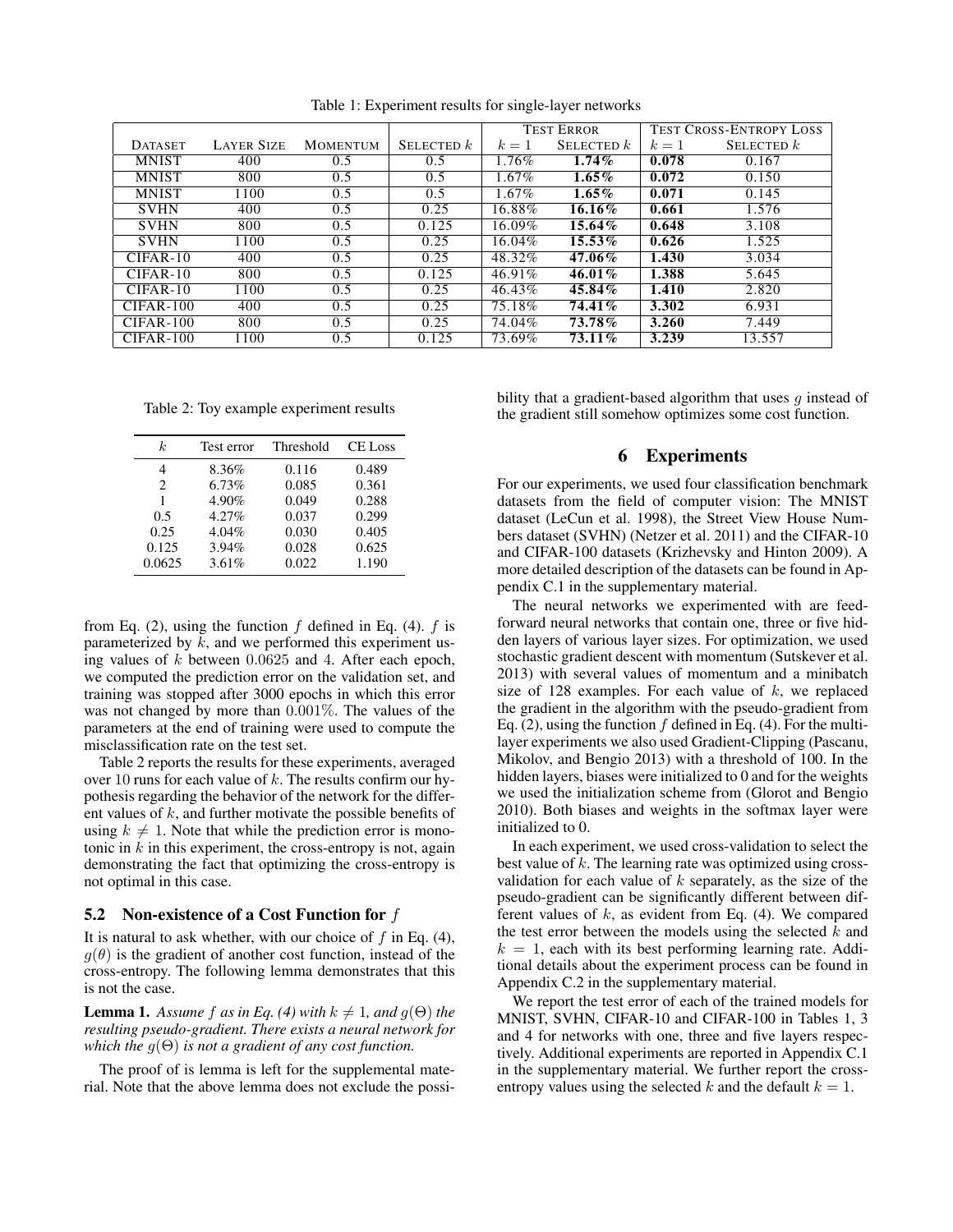|                |                    |      |              | <b>TEST ERROR</b> |              | <b>TEST CE LOSS</b> |              |
|----------------|--------------------|------|--------------|-------------------|--------------|---------------------|--------------|
| <b>DATASET</b> | <b>LAYER SIZES</b> | MOM' | SELECTED $k$ | $k=1$             | SELECTED $k$ | $k=1$               | SELECTED $k$ |
| <b>MNIST</b>   | 400                | 0.5  |              |                   |              |                     |              |
| <b>MNIST</b>   | 800                | 0.5  |              |                   |              |                     |              |
| <b>SVHN</b>    | 400                | 0.5  |              | 16.52%            | 16.52%       | 1.604               | 0.968        |
| <b>SVHN</b>    | 800                | 0.5  |              |                   |              |                     |              |
| $CIFAR-10$     | 400                | 0.5  | ∍            | 46.81%            | 46.63%       | 3.023               | 2.121        |
| $CIFAR-10$     | 800                | 0.5  |              |                   |              |                     |              |
| $CIFAR-100$    | 400                | 0.5  | 0.5          | 75.20%            | $74.95\%$    | 3.378               | 4.511        |
| $CIFAR-100$    | 800                | 0.5  |              |                   |              |                     |              |

Table 3: Experiment results for 3-layer networks

|                |                    |                               |                             | <b>TEST ERROR</b> |              |       | <b>TEST CE LOSS</b> |
|----------------|--------------------|-------------------------------|-----------------------------|-------------------|--------------|-------|---------------------|
| <b>DATASET</b> | <b>LAYER SIZES</b> | M <sub>o</sub> M <sup>'</sup> | SELECTED $k$                | $k=1$             | SELECTED $k$ | $k=1$ | SELECTED $k$        |
| <b>MNIST</b>   | 400                | 0.5                           | $0.5^{\circ}$               | 1.71%             | $1.69\%$     | 0.113 | 0.224               |
| <b>MNIST</b>   | 800                | 0.5                           | 0.25                        | 1.61%             | $1.60\%$     | 0.118 | 0.390               |
| <b>SVHN</b>    | 400                | 0.5                           | 4                           | 17.41%            | $16.49\%$    | 1.436 | 0.708               |
| <b>SVHN</b>    | 800                | 0.5                           | 0.5                         | 17.07%            | $16.61\%$    | 1.343 | 2.604               |
| $CIFAR-10$     | 400                | 0.5                           | 2                           | 48.05%            | 47.85%       | 2.017 | 1.962               |
| $CIFAR-10$     | 800                | 0.5                           | 4                           | 44.21%            | 44.24%       | 4.610 | 1.677               |
| $CIFAR-100$    | 400                | 0.5                           | $\mathcal{D}_{\mathcal{L}}$ | 75.69%            | 75.48%       | 3.611 | 3.228               |
| $CIFAR-100$    | 800                | 0.5                           | 2                           | 74.10%            | $73.57\%$    | 4.650 | 4.439               |
| <b>MNIST</b>   | 400                | $\overline{0.9}$              |                             |                   |              |       |                     |
| <b>MNIST</b>   | 800                | 0.9                           | 4                           | $1.58\%$          | 1.60         | 0.098 | 0.060               |
| <b>SVHN</b>    | 400                | 0.9                           | 4                           | 17.89%            | 16.54%       | 1.284 | 0.718               |
| <b>SVHN</b>    | 800                | 0.9                           | 2                           | 16.24%            | $15.73\%$    | 1.647 | 0.998               |
| $CIFAR-10$     | 400                | 0.9                           | 4                           | 47.91%            | $47.57\%$    | 2.202 | 1.648               |
| $CIFAR-10$     | 800                | 0.9                           | $\overline{c}$              | 45.69%            | 44.11%       | 3.316 | 2.171               |
| $CIFAR-100$    | 400                | 0.9                           |                             |                   |              |       |                     |
| $CIFAR-100$    | 800                | 0.9                           | 4                           | 74.32%            | 74.62%       | 3.872 | 3.432               |

Table 4: Experiment results for 5-layer networks

Several observations are evident from the experiment results. First, aligned with our hypothesis, the value of  $k$  selected by the cross-validation scheme was almost always smaller than 1, for the shallow networks, larger than one for the deep networks, and close to one for networks with medium depth. Indeed, the capacity of network is positively correlated with the optimal sensitivity to hard examples.

Second, for the shallow networks the cross-entropy loss on the test set was always worse for the selected  $k$  than for  $k = 1$ . This implies that indeed, by using a different value of  $k$  we are not optimizing the cross-entropy loss, yet are improving the success of optimizing the true prediction error. On the contrary, in the experiments with three and five layers, the cross entropy is also improved by selecting the larger  $k$ . This is an interesting phenomenon, which might be explained by the fact that examples with a large prediction bias have a high cross-entropy loss, and so focusing training on these examples reduces the empirical cross-entropy loss, and therefore also the true cross-entropy loss.

To summarize, our experiments show that overall, crossvalidating over the value of  $k$  usually yields improved results over  $k = 1$ , and that, as expected, the optimal value of k grows with the depth of the network.

## 7 Conclusions

Inspired by an intuition in human cognition, in this work we proposed a generalization of the cross-entropy gradient step in which a tunable parameter controls the sensitivity of the training process to hard examples. Our experiments show that, as we expected, the optimal level of sensitivity to hard examples is positively correlated with the depth of the network. Moreover, the experiments demonstrate that selecting the value of the sensitivity parameter using cross validation leads overall to improved prediction error performance on a variety of benchmark datasets.

The proposed approach is not limited to feed-forward neural networks — it can be used in any gradient-based training algorithm, and for any network architecture. In future work, we plan to study this method as a tool for improving training in other architectures, such as convolutional networks and recurrent neural networks, as well as experimenting with different levels of sensitivity to hard examples in different stages of the training procedure, and combining the predictions of models with different levels of this sensitivity.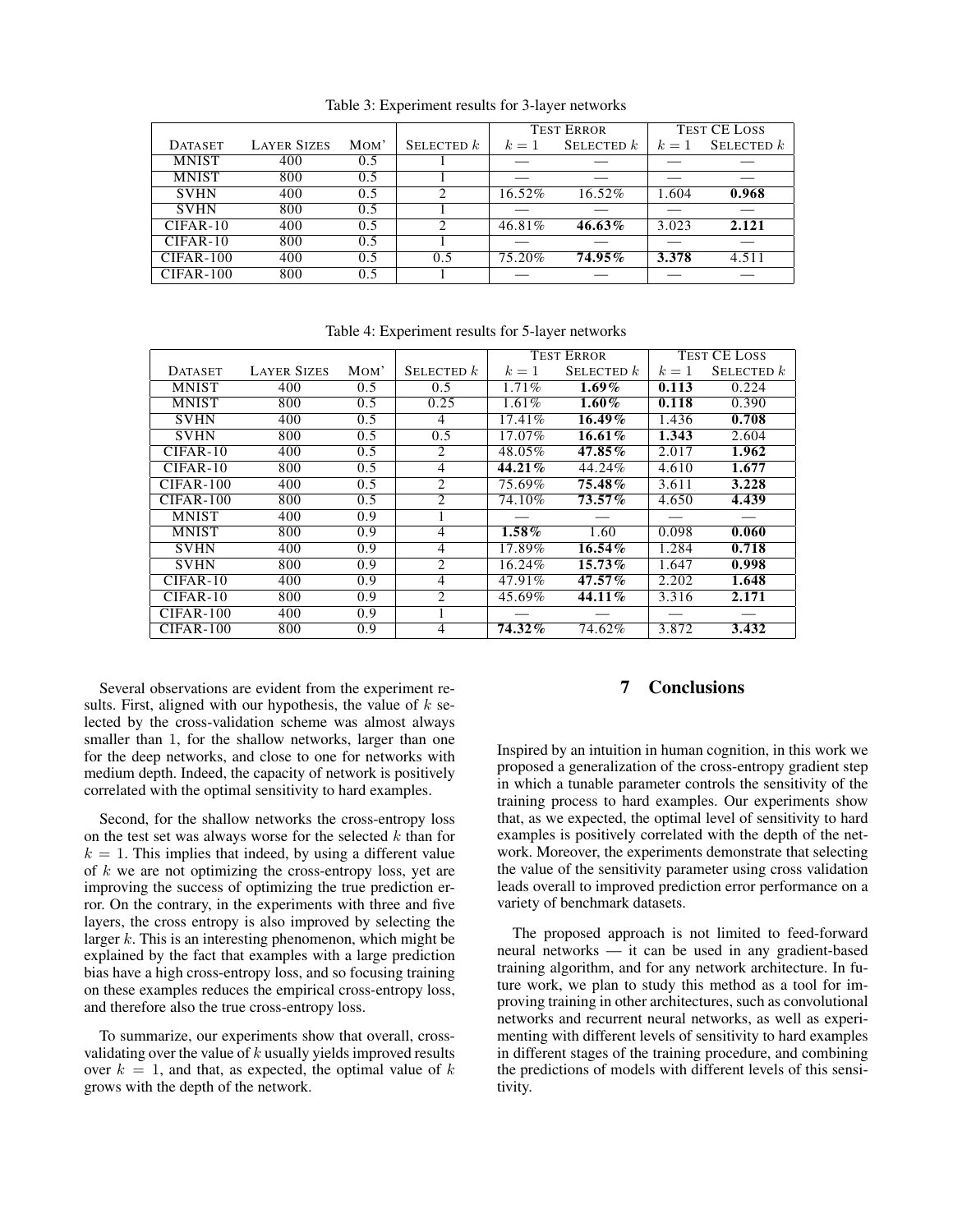## Acknowledgments

This work has been supported by the European Communitys Seventh Framework Programme through the ERC Starting Grant No. 338164 (iHEARu). Sivan Sabato was supported in part by the Israel Science Foundation (grant No. 555/15).

### References

Bahdanau, D.; Serdyuk, D.; Brakel, P.; Ke, N. R.; Chorowski, J.; Courville, A.; and Bengio, Y. 2015. Task loss estimation for sequence prediction. *arXiv preprint arXiv:1511.06456*.

Bengio, Y.; Louradour, J.; Collobert, R.; and Weston, J. 2009. Curriculum learning. In *Proc. of the 26th annual International Conference on Machine Learning (ICML)*, 41– 48. Montreal, Canada: ACM.

Bridle, J. S. 1990. Probabilistic interpretation of feedforward classification network outputs, with relationships to statistical pattern recognition. In *Neurocomputing*. Springer. 227–236.

Cho, K.; Courville, A.; and Bengio, Y. 2015. Describing multimedia content using attention-based encoder-decoder networks. *IEEE Transactions on Multimedia* 17(11):1875– 1886.

Glorot, X., and Bengio, Y. 2010. Understanding the difficulty of training deep feedforward neural networks. In *Proc. of International Conference on Artificial Intelligence and Statistics*, 249–256.

Golik, P.; Doetsch, P.; and Ney, H. 2013. Cross-entropy vs. squared error training: a theoretical and experimental comparison. In *Proc. of INTERSPEECH*, 1756–1760.

Hinton, G.; Deng, L.; Yu, D.; Dahl, G. E.; Mohamed, A.-r.; Jaitly, N.; Senior, A.; Vanhoucke, V.; Nguyen, P.; Sainath, T. N.; et al. 2012. Deep neural networks for acoustic modeling in speech recognition: The shared views of four research groups. *Signal Processing Magazine, IEEE* 29(6):82–97.

Hinton, G. E. 1989. Connectionist learning procedures. *Artificial intelligence* 40(1):185–234.

Jeatrakul, P.; Wong, K. W.; and Fung, C. C. 2010. Data cleaning for classification using misclassification analysis. *Journal of Advanced Computational Intelligence and Intelligent Informatics* 14(3):297–302.

Keren, G., and Schuller, B. 2016. Convolutional RNN: an enhanced model for extracting features from sequential data. In *Proc. of 2016 International Joint Conference on Neural Networks (IJCNN)*, 3412–3419.

Keren, G.; Deng, J.; Pohjalainen, J.; and Schuller, B. 2016. Convolutional neural networks with data augmentation for classifying speakers native language. In *Proc. of INTER-SPEECH*, 2393–2397.

Kingma, D., and Ba, J. 2015. Adam: A method for stochastic optimization. In *International Conference on Learning Representations (ICLR)*.

Krizhevsky, A., and Hinton, G. 2009. Learning multiple layers of features from tiny images.

Krizhevsky, A.; Sutskever, I.; and Hinton, G. E. 2012. Imagenet classification with deep convolutional neural networks. In *Proc. of Advances in Neural Information Processing Systems (NIPS)*, 1097–1105.

Kumar, M. P.; Packer, B.; and Koller, D. 2010. Self-paced learning for latent variable models. In *Proc. of Advances in Neural Information Processing Systems (NIPS)*, 1189–1197.

Lake, B. M.; Ullman, T. D.; Tenenbaum, J. B.; and Gershman, S. J. 2016. Building machines that learn and think like people. *arXiv preprint arXiv:1604.00289*.

LeCun, Y.; Bottou, L.; Bengio, Y.; and Haffner, P. 1998. Gradient-based learning applied to document recognition. *Proceedings of the IEEE* 86(11):2278–2324.

Levin, E., and Fleisher, M. 1988. Accelerated learning in layered neural networks. *Complex systems* 2:625–640.

Netzer, Y.; Wang, T.; Coates, A.; Bissacco, A.; Wu, B.; and Ng, A. Y. 2011. Reading digits in natural images with unsupervised feature learning. In *NIPS workshop on deep learning and unsupervised feature learning*. Granada, Spain.

Pascanu, R.; Mikolov, T.; and Bengio, Y. 2013. On the difficulty of training recurrent neural networks. In *Proceedings of the 30th International Conference on Machine Learning (ICML)*, 1310–1318.

Polyak, B. T. 1964. Some methods of speeding up the convergence of iteration methods. *USSR Computational Mathematics and Mathematical Physics* 4(5):1–17.

Rumelhart, D. E.; Hinton, G. E.; and Williams, R. J. 1988. Learning representations by back-propagating errors. *Cognitive modeling* 5:3.

Silva, L. M.; De Sa, J. M.; Alexandre, L.; et al. 2006. New developments of the Z-EDM algorithm. In *Intelligent Systems Design and Applications*, volume 1, 1067–1072.

Smith, M. R., and Martinez, T. 2011. Improving classification accuracy by identifying and removing instances that should be misclassified. In *The 2011 International Joint Conference on Neural Networks (IJCNN)*, 2690–2697.

Sutskever, I.; Martens, J.; Dahl, G.; and Hinton, G. 2013. On the importance of initialization and momentum in deep learning. In *Proc. of the 30th International Conference on Machine Learning (ICML)*, 1139–1147.

Sutskever, I.; Vinyals, O.; and Le, Q. V. 2014. Sequence to sequence learning with neural networks. In *Advances in neural information processing systems*, 3104–3112.

Svozil, D.; Kvasnicka, V.; and Pospichal, J. 1997. Introduction to multi-layer feed-forward neural networks. *Chemometrics and intelligent laboratory systems* 39(1):43–62.

Szegedy, C.; Liu, W.; Jia, Y.; Sermanet, P.; Reed, S.; Anguelov, D.; Erhan, D.; Vanhoucke, V.; and Rabinovich, A. 2015. Going deeper with convolutions. In *The IEEE Conference on Computer Vision and Pattern Recognition (CVPR)*.

Tieleman, T., and Hinton, G. 2012. Lecture 6.5-rmsprop: Divide the gradient by a running average of its recent magnitude. *COURSERA: Neural Networks for Machine Learning*.

Zaremba, W., and Sutskever, I. 2014. Learning to execute. *arXiv preprint arXiv:1410.4615*.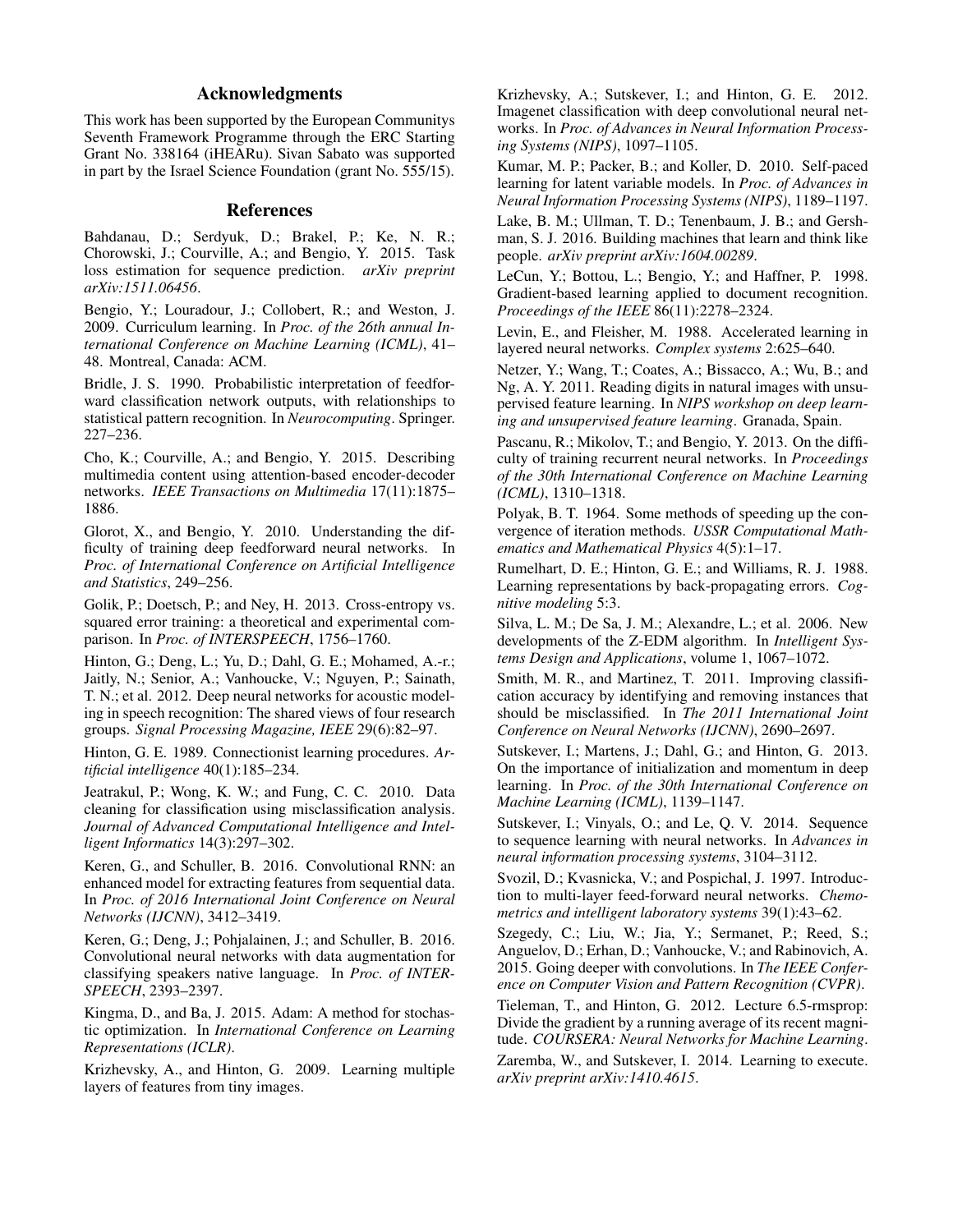# Tunable Sensitivity to Large Errors in Neural Network Training

# Supplementary material

# A Proof for Toy Example

Consider the neural network from the toy example in Section 5.1. In this network, there exists one classification threshold such that examples above or below it are classified to different classes. We prove that for a large enough training set, the value of the cross-entropy cost is not minimal when the threshold is at 0.

Suppose that there is an assignment of network parameters that minimizes the cross-entropy which induces a threshold at 0. The output of the softmax layer is determined uniquely by  $\frac{e^{z_0}}{e^{z_1}}$  $e^{20}$ <sub>e<sup>z</sup>1</sub></sup>, or equivalently by  $z_0 - z_1 = x(w_0 - w_1) + y_0$  $b_0 - b_1$ . Therefore, we can assume without loss of generality that  $w_1 = b_1 = 0$ . Denote  $w := w_0, b := b_0$ . If  $w = 0$  in the minimizing assignment, then all examples are classified as members of the same class and in particular, the classification threshold is not zero. Therefore we may assume  $w \neq 0$ . In this case, the classification threshold is  $\frac{-b}{w}$ . Since we assume a minimal solution at zero, the minimizing assignment must have  $b = 0$ .

When the training set size approaches infinity, the crossentropy on the sample approaches the expected crossentropy on D. Let  $CE(w, b)$  be the expected cross-entropy on  $D$  for network parameter values  $w, b$ . Then

$$
CE(w, b) = -\frac{1}{2} \left( \int_{-1}^{0} \log(p_0(x)) dx + \int_{0}^{\alpha} \log(p_1(x)) dx + \int_{\alpha}^{1} \log(p_0(x)) dx \right).
$$

And we have:

$$
log(p_0(x)) = log \frac{e^{wx+b}}{e^{wx+b} + 1} = wx + b - log(e^{wx+b} + 1),
$$
  

$$
log(p_1(x)) = log \frac{1}{e^{wx+b} + 1} = -log(e^{wx+b} + 1).
$$

Therefore

$$
\frac{\partial CE(w, b)}{\partial b} =
$$
\n
$$
-\frac{1}{2} \frac{\partial}{\partial b} \Big( \int_{-1}^{0} (wx + b) dx - \int_{-1}^{0} \log(e^{wx + b} + 1) dx
$$
\n
$$
-\int_{0}^{\alpha} \log(e^{wx + b} + 1) dx
$$
\n
$$
+\int_{\alpha}^{1} (wx + b) dx - \int_{\alpha}^{1} \log(e^{wx + b} + 1) dx \Big)
$$
\n
$$
= -\frac{1}{2} (1 - \frac{\partial}{\partial b} \Big( \int_{-1}^{1} \log(e^{wx + b} + 1) dx \Big) + 1 - \alpha).
$$

Differentiating under the integral sign, we get

$$
\frac{\partial \text{CE}(w, b)}{\partial b} = -\frac{1}{2} \left( 2 - \alpha - \int_{-1}^{1} \frac{e^{wx + b}}{e^{wx + b} + 1} \right)
$$

Since we assume the cross-entropy has a minimal solution with  $b = 0$ , we have

$$
0 = -2 \frac{\partial \text{CE}(w, b=0)}{\partial b}
$$
  
= 2 - \alpha - \frac{1}{w} (\log(e^w + 1) - \log(e^{-w} + 1)).

Therefore

$$
w(2 - \alpha) = \log \frac{e^w + 1}{e^{-w} + 1} = \log(e^w) = w.
$$

Since  $\alpha \neq 1$ , it must be that  $w = 0$ . This contradicts our assumption, hence the cross-entropy does not have a minimal solution with a threshold at 0.

### B Proof of Lemma 1

*Proof.* Consider a neural network with three units in the output layer, and at least one hidden layer. Let  $(x, y)$  be a labeled example, and suppose that there exists some cost function  $\ell((x, y); \Theta)$ , differentiable in  $\Theta$ , such that for g as defined in Eq. (2) and f defined in Eq. (4) for some  $k > 0$ , we have  $g(\theta) = \frac{\partial \bar{\ell}}{\partial \theta}$  for each parameter  $\theta$  in  $\Theta$ . We now show that this is only possible if  $k = 1$ .

Under the assumption on  $\bar{\ell}$ , for any two parameters  $\theta_1, \theta_2$ ,

$$
\frac{\partial}{\partial \theta_2} \left( \frac{\partial \bar{\ell}}{\partial \theta_1} \right) = \frac{\partial^2 \bar{\ell}}{\partial \theta_1 \theta_2} = \frac{\partial}{\partial \theta_1} \left( \frac{\partial \bar{\ell}}{\partial \theta_2} \right),
$$

hence

$$
\frac{\partial g(\theta_1)}{\partial \theta_2} = \frac{\partial g(\theta_2)}{\partial \theta_1}.
$$
 (5)

Recall our notations:  $h(i)$  is the output of unit i in the last hidden layer before the softmax layer,  $w_j(i)$  is the weight between the hidden unit  $i$  in the last hidden layer, and unit  $j$ in the softmax layer,  $z_i$  is the input to unit j in the softmax layer, and  $b_j$  is the bias of unit j in the softmax layer.

Let  $(x, y)$  such that  $y = 1$ . From Eq. (5) and Eq. (2), we have

$$
\frac{\partial}{\partial w_2(1)} \sum_{j=1}^n \frac{\partial z_j}{\partial w_1(1)} f_j(\epsilon) = \frac{\partial}{\partial w_1(1)} \sum_{j=1}^n \frac{\partial z_j}{\partial w_2(1)} f_j(\epsilon).
$$

Plugging in  $f$  as defined in Eq. (4), and using the fact that  $\frac{\partial z_j}{\partial w_i(1)} = 0$  for  $i \neq j$ , we get:

$$
-\frac{\partial}{\partial w_2(1)} \left( \frac{\partial z_1}{\partial w_1(1)} \cdot |\epsilon_1|^k \right) = \frac{\partial}{\partial w_1(1)} \left( \frac{\partial z_2}{\partial w_2(1)} \cdot \frac{\epsilon_2^k}{\epsilon_2^k + \epsilon_3^k} \cdot |\epsilon_1|^k \right).
$$

Since  $y = 1$ , we have  $\epsilon = (p_1 - 1, p_2, p_3)$ . In addition,  $\frac{\partial z_j}{\partial w_j(1)} = h(1)$  and  $\frac{\partial h(1)}{\partial w_j(1)} = 0$  for  $j \in [2]$ . Therefore

$$
-\frac{\partial}{\partial w_2(1)}\left((1-p_1)^k\right) =
$$
\n
$$
\frac{\partial}{\partial w_1(1)}\left(\frac{p_2^k}{p_2^k + p_3^k}(1-p_1)^k\right).
$$
\n(6)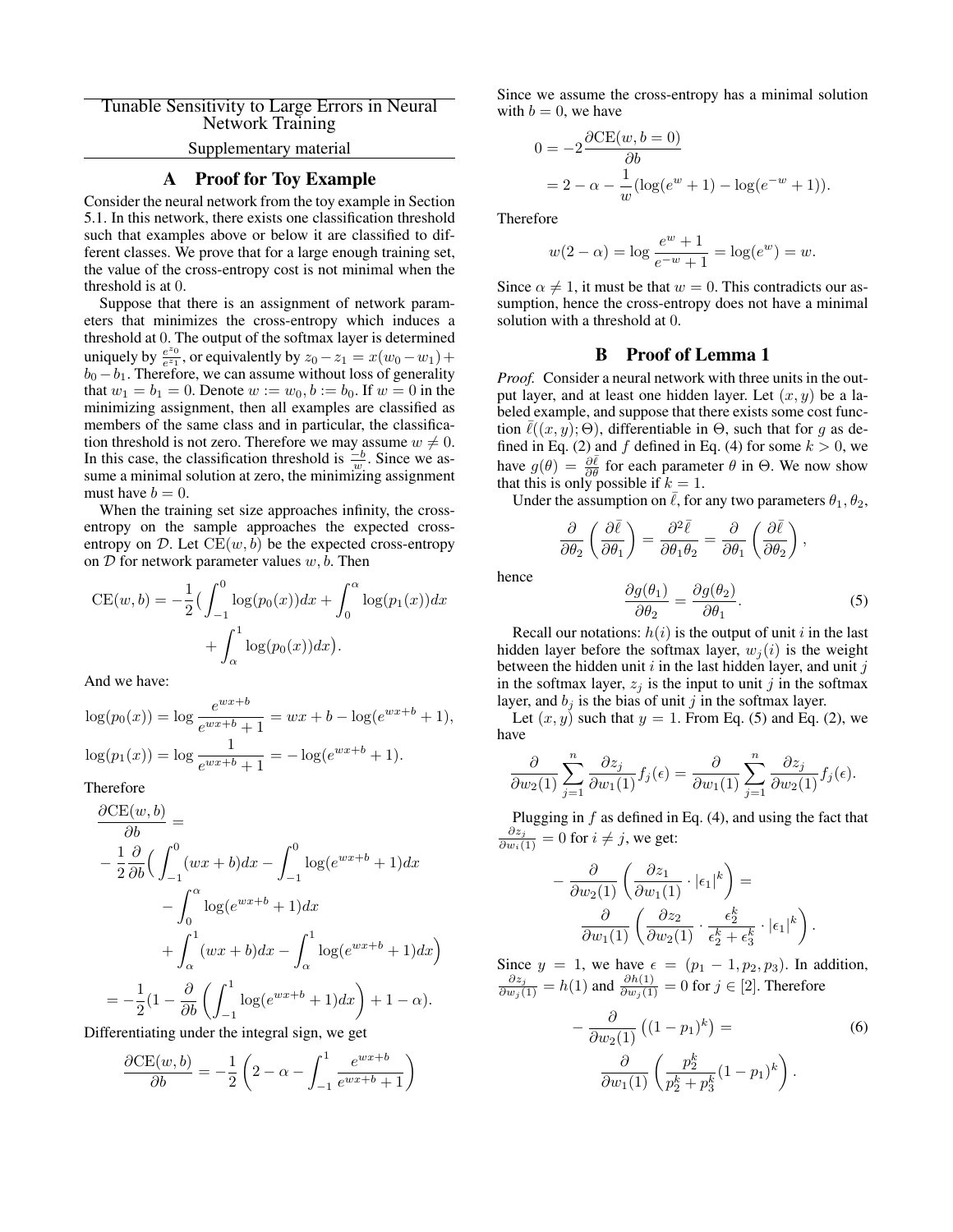Next, we evaluate each side of the equation separately, using the following:

$$
\frac{\partial p_j}{\partial w_j(1)} = \frac{\partial p_j}{\partial z_j} \frac{\partial z_j}{\partial w_j(1)} = h(1)p_j(1 - p_j),
$$
  

$$
\forall j \neq i, \quad \frac{\partial p_j}{\partial w_i(1)} = \frac{\partial p_j}{\partial z_i} \frac{\partial z_i}{\partial w_i(1)} = -h(1)p_i p_j.
$$

For the LHS of Eq. (6), we have

$$
-\frac{\partial}{\partial w_2(1)}(1-p_1)^k = -k(1-p_1)^{k-1}h(1)p_1p_2.
$$

For the RHS,

$$
\frac{\partial}{\partial w_1(1)} \frac{p_2^k}{p_2^k + p_3^k} (1 - p_1)^k = -\frac{k h(1) p_1 p_2^k (1 - p_1)^k}{p_2^k + p_3^k}
$$

Hence Eq. (6) holds if and only if:

$$
1 = \frac{p_2^{k-1}(1-p_1)}{p_2^k + p_3^k}.
$$

For  $k = 1$ , this equality holds since  $p_1 + p_2 + p_3 = 1$ . However, for any  $k \neq 1$ , there are values of  $p_1, p_2, p_3$  such that this does not hold. We conclude that our choice of  $f$ does not lead to a pseudo-gradient  $g$  which is the gradient of any cost function. П

## C Additional Experiment details and Results

### C.1 datasets

The MNIST dataset (LeCun et al. 1998), consisting of grayscale 28x28 pixel images of handwritten digits, with 10 classes, 60,000 training examples and 10,000 test examples, the Street View House Numbers dataset (SVHN) (Netzer et al. 2011), consisting of RGB 32x32 pixel images of digits cropped from house numbers, with 10 classes 73,257 training examples and 26,032 test examples and the CIFAR-10 and CIFAR-100 datasets (Krizhevsky and Hinton 2009), consisting of RGB 32x32 pixel images of 10/100 object classes, with 50,000 training examples and 10,000 test examples. All datasets were linearly transformed such that all features are in the interval  $[-1, 1]$ .

#### C.2 Choosing the value of  $k$

In each experiment, we used cross-validation to select the best value of  $k$ . For networks with one hidden layer,  $k$  was selected out of the values  $\{4, 2, 1, 0.5, 0.25, 0.125, 0.0625\}.$ For networks with 3 or 5 hidden layers,  $k$  was selected out of the values  $\{4, 2, 1, 0.5, 0.25\}$ , removing the smaller values of  $k$  due to performance considerations (in preliminary experiments, these small values yielded poor results for deep networks). The learning rate was optimized using cross-validation for each value of  $k$  separately, as the size of the pseudo-gradient can be significantly different between different values of  $k$ , as evident from Eq. (4).

For each experiment configuration, defined by a dataset, network architecture and momentum, we selected an initial learning rate  $\eta$ , based on preliminary experiments on the training set. Then the following procedure was carried out for  $\eta/2$ ,  $\eta$ ,  $2\eta$ , for every tested value of k:

- 1. Randomly split the training set into 5 equal parts,  $S_1, \ldots, S_5$ .
- 2. Run the iterative training procedure on  $S_1 \cup S_2 \cup S_3$ , until there is no improvement in test prediction error for 15 epochs on the early stopping set,  $S_4$ .
- 3. Select the network model that did the best on  $S_4$ .
- 4. Calculate the validation error of the selected model on the validation set,  $S_5$ .
- 5. Repeat the process for  $t$  times after permuting the roles of  $S_1, \ldots, S_5$ . We set  $t = 10$  for MNIST, and  $t = 7$  for CIFAR-10/100 and SVHN.
- 6. Let  $\text{err}_{k,\eta}$  be the average of the t validation errors.

We then found  $\operatorname{argmin}_{\eta} \operatorname{err}_{k,\eta}$ . If the minimum was found with the minimal or the maximal  $\eta$  that we tried, we also performed the above process using half the  $\eta$  or double the  $\eta$ , respectively. This continued iteratively until there was no need to add learning rates. At the end of this process we selected  $(k^*, \eta^*) = \operatorname{argmin}_{k,\eta} \operatorname{err}_{k,\eta}$ , and retrained the network with parameters  $k^*, \eta^{*,'}$  on the training sample, using one fifth of the sample as an early stopping set. We compared the test error of the resulting model to the test error of a model retrained in the same way, except that we set  $k = 1$ (leading to standard cross-entropy training), and the learning rate to  $\eta_1^* = \operatorname{argmin}_{\eta} \operatorname{err}_{1,\eta}$ . The final learning rates in the selected models were in the range  $[10^{-1}, 10]$  for MNIST, and  $[10^{-4}, 1]$  for the other datasets.

#### C.3 Results

.

Additional experiment results with momentum values other than 0.5 are reported in Table 5, Table 6.